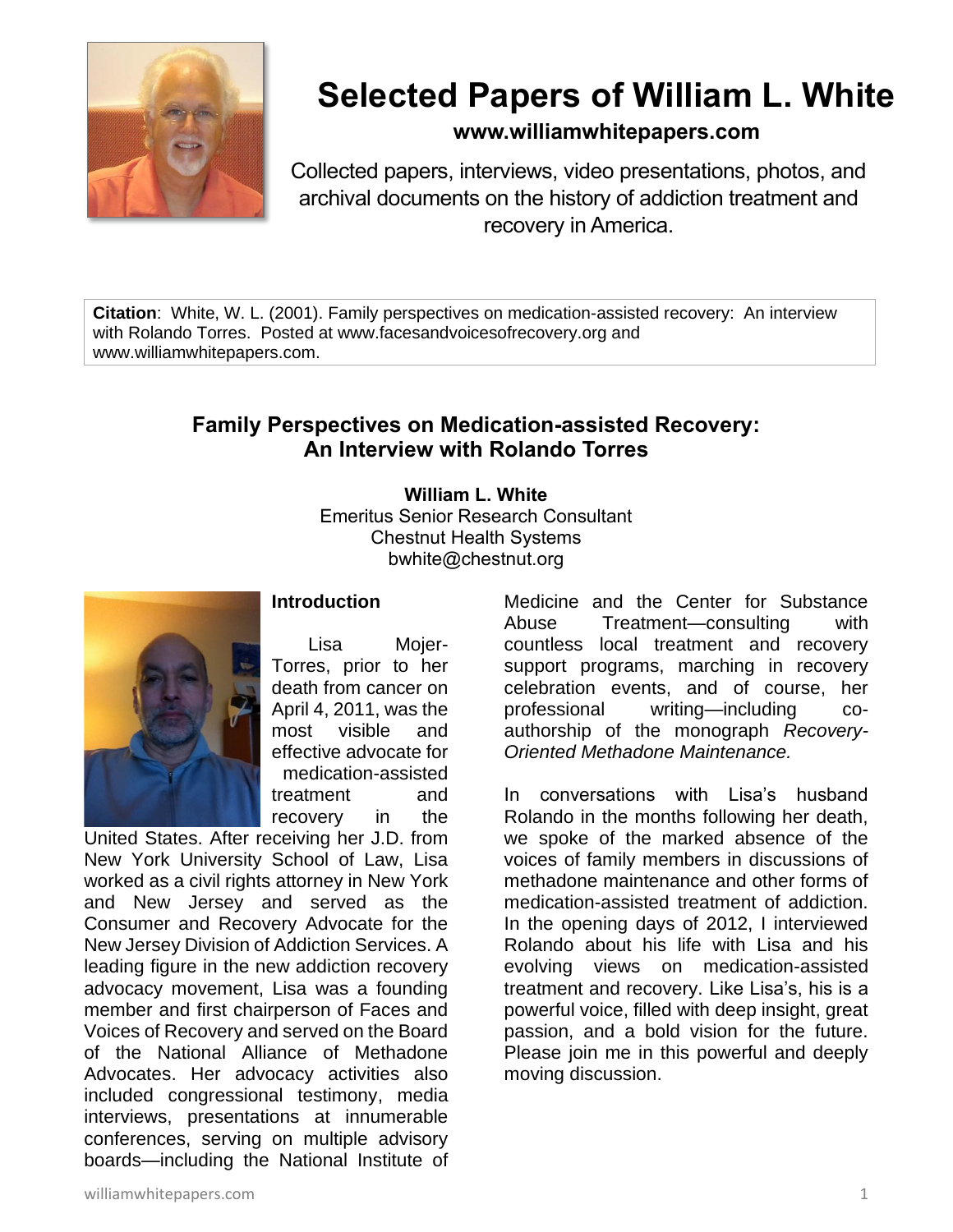#### **Personal Background**

*Bill White***:** Rolando, could you begin by describing your personal background for our readers?

*Rolando Torres***:** Yes. I was born in Puerto Rico and came here when I was four years old. My father came to New York from Puerto Rico in the early 1950s, and my mother soon followed. We lived in the Hunts Point area of the South Bronx, and I stayed there until about  $5<sup>th</sup>$  grade, at which time my parents found a better place to raise my sister and me. We moved around a lot. There was never a stable place, and we were in some pretty bad neighborhoods. I went to schools in the South Bronx and the East Bronx, graduating in 1970. I then went to Herbert H. Lehman College in '70 and graduated there in '74. I was previously married for 7 years and had no children in that marriage.

I started law school in 1978 at Rutgers Law School in Newark in 1982. I passed the New Jersey bar exam and was admitted to the Bar in New Jersey in 1984. I then held various positions, including working as a Public Defender and rising to the level of Director of Civil Rights and thereafter holding various high-level positions within state government. I left government work in 2008 with hopes of earning more money in private legal practice. Eight days after I left state government, my wife was diagnosed with Stage 3 Ovarian Cancer. That was May of 2008. From May 2008 to her passing in April of 2011, I practiced law part-time. I took care of the kids and took care of her. Now, I'm trying to piece my life back together and adapt to a new role as a single father with all the day-to-day challenges that entails.

#### **Courtship and Marriage**

*Bill White***:** You were married to the person who, for many people, was the public face of medication-assisted recovery and advocacy in the United States. How and when did you and Lisa first meet?

*Rolando Torres***:** We met in 1984. A friend introduced us thinking that, with our backgrounds as lawyers, we might hit it off. Lisa was very beautiful and very intelligent. I fell head over heels in love with her and was walking on clouds for a great deal of that time.

*Bill White***:** Was Lisa in recovery when you were married?

*Rolando Torres***:** We weren't married until 1987. In '84, I think she was struggling with the issue of her addiction, but I did not know that until my friend dropped the big bomb that she was on methadone maintenance.

#### **Evolving Views on Addiction/Treatment/Recovery**

**Bill White:** What was your first reaction to that discovery?

*Rolando Torres***:** My first reaction was devastation. Totally! Emotionally, I went from walking on clouds to walking on glass. It was a difficult time because I had to then confront her by asking what the situation was. I had to really dig down deep and think. I was Don Quixote for all intentions. I think Lisa could have told me that she was a serial killer, and I probably would have just said, "We'll get through this, honey. We'll just run to Brazil and start a new life." I was so in love with her. It was tough, but I just put this issue in an emotional parking lot.

You know, the interesting thing about this is that I grew up around multiple addictions, and I had friends that actually died from overdoses of heroin. I personally escaped all of that, and I had also seen a lot of people overcome addiction positively. And so, rationally, I weighed out everything and I said, "You know what? I'm going take this ride" and boy, was it a bumpy ride for a while.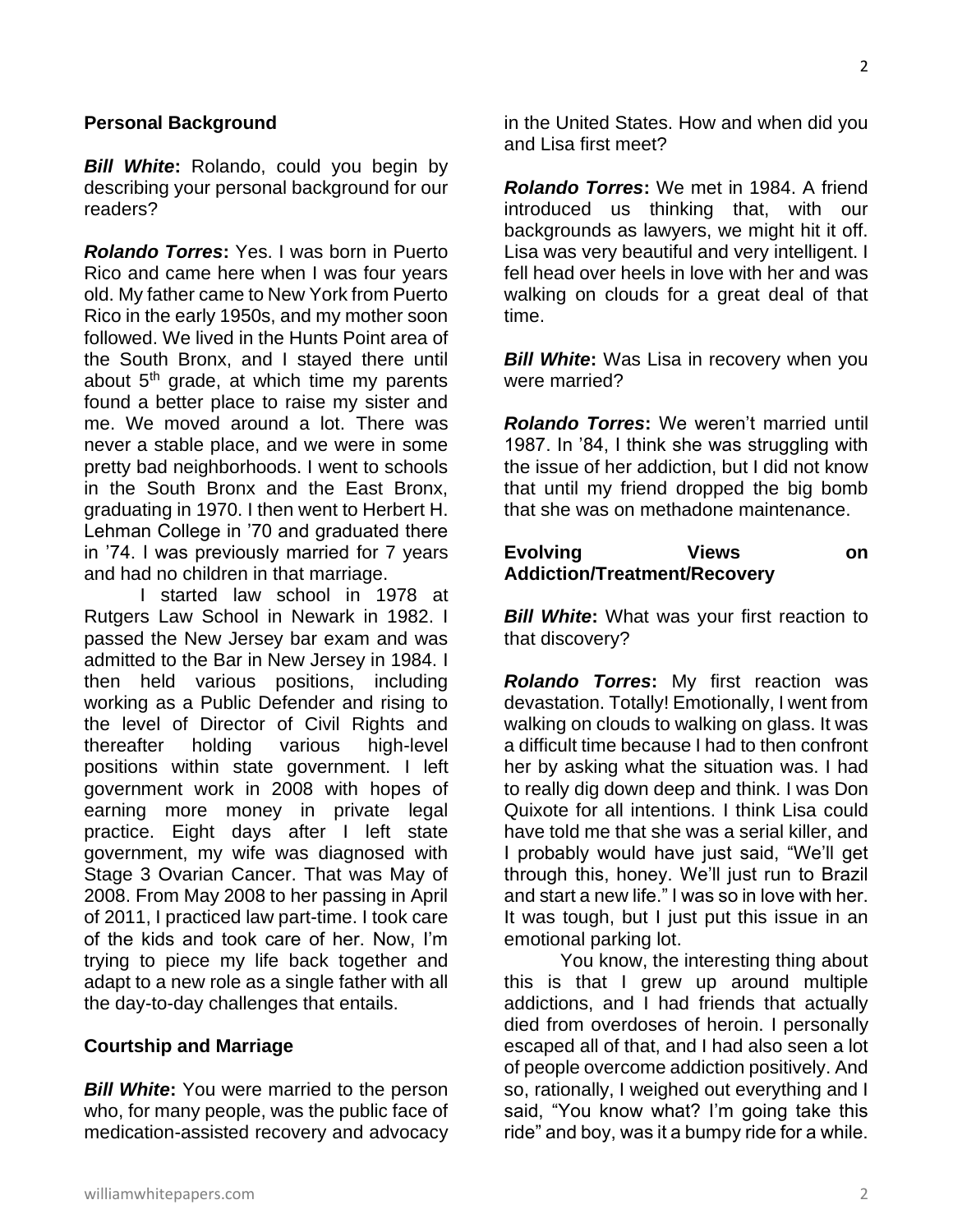*Bill White***:** Rolando, it's my understanding that Lisa had tried some alternatives before methadone treatment?

*Rolando Torres***:** Yes, she had really tried to use the abstinence route, but that never worked for her long-term. She had slips, and the cravings paralyzed her life. She was just one of those people that for all purposes, had given her life to God and done everything possible in her power. She could not live with the cravings to use heroin. Furthermore, she was always frightened of detoxification and the pain of that process. At that point, she enrolled in methadone maintenance at Beth Israel Hospital.

*Bill White***:** What were your early attitudes toward methadone maintenance?

*Rolando Torres***:** My attitude was totally negative; I wanted a clean, drug-free wife. I thought that maybe if we went and became marathon runners or if we did this or that, that perhaps I would be able to cure her. I thought she would be okay if I could just fill the gaps in her life. In retrospect, I miscalculated the odds of my ability to cure Lisa.

*Bill White***:** How did those attitudes change over time? Was there a critical turning point for you?

*Rolando Torres***:** Yes, there was. First of all, we went through everything, and I saw her initially go through the clinic and pick up medication on a daily basis. It was hard to see someone you love go through the indignities of standing in a line each morning as an "addict" to receive medication. I could not imagine how personally humiliating it was for her. And then we decided to get married in '87, and she decided that she was going to go into rehab.

She went into one of the best rehabs in the country, and she did it all—worked hard in treatment, grappled with her demons,

did meetings, got a sponsor. She did all of those things.

But when she got off methadone, she was lost those first weeks and months. She tried to deal with life without medication, but she had the same difficulties. She finally decided that she should go back on methadone. That was a very difficult time because at that point, I had one foot out the door. She had tried therapy, and it just didn't work.

*Bill White*: But there was then a turning point?

*Rolando Torres***:** Yes. Stan Novick, Lisa's counselor at Beth Israel, met with me and broke it down. He said, "Look, your wife has an addiction, and medication is the best way that she can manage that condition." He educated me about opioid addiction and the myths and truths about methadone. He did it in a very humane, considerate way. And he told me that if I hung in there, it would be worth the investment.

*Bill White***:** One of the myths about methadone is the perception that stabilized methadone patients get high from the medication they take and are impaired by methadone. Lisa's life and achievements would seem to refute that.

*Rolando Torres***:** I think that methadone is metabolized differently by everyone. It's a medication and has side effects like any medication. The clinics don't do enough to help their patients and families understand what the medication does and the differences between using methadone as a medication as and using heroin as a drug. Lisa was functioning at an exceptional level of performance using methadone as a medication. She finished law school and during that time, she worked as a legal secretary for some of the major law firms in New York City. Methadone was a stabilizing force that enabled her to go back to law school and finish up and achieve all that she achieved afterwards.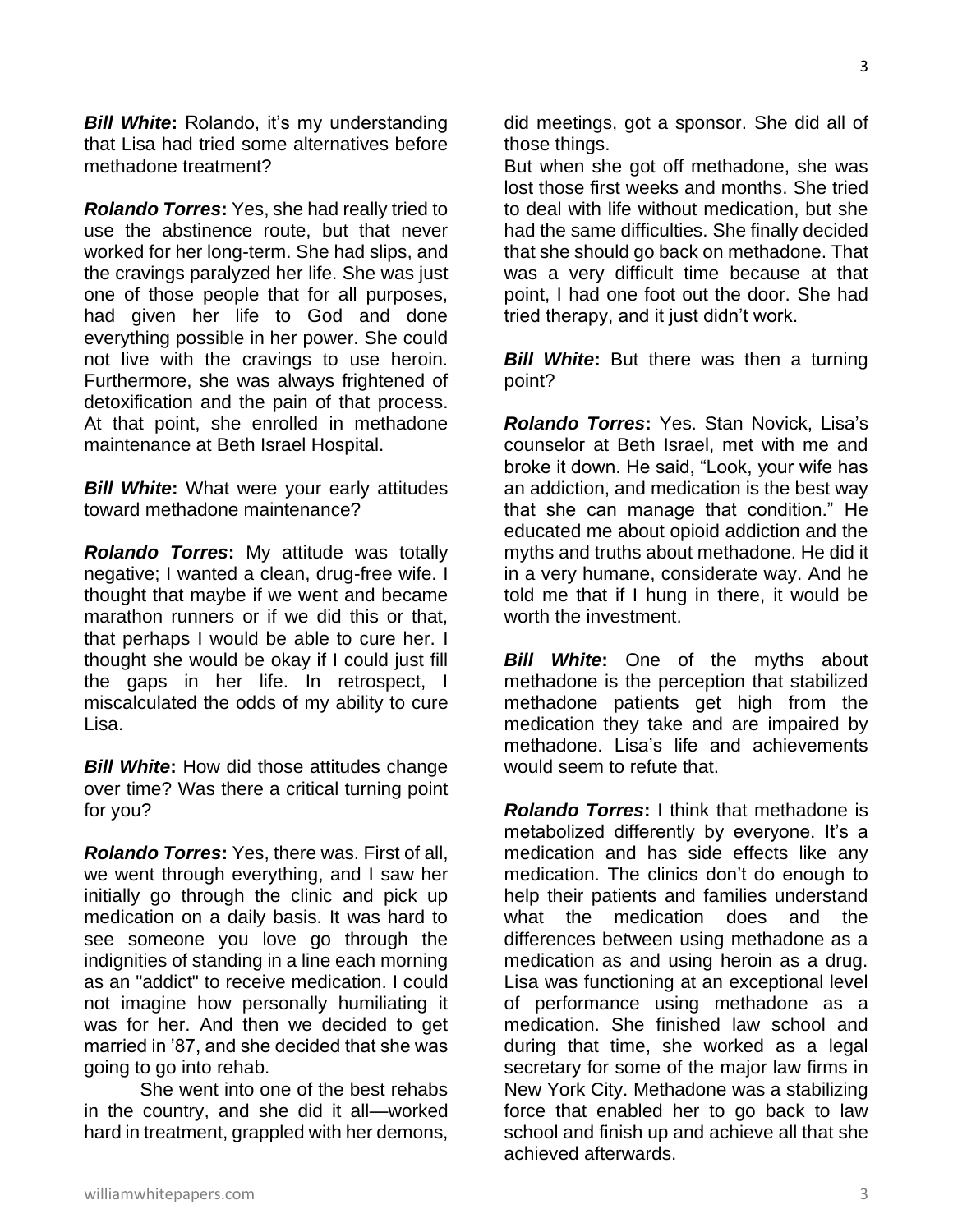During this time, I had very conflicted feelings about my wife being on methadone and all the stigma and negative connotations that brought. So we kept her methadone patient status to ourselves for some time. I had friends and colleagues who never knew. Lisa would leave at 6:30 in the morning to go get her medication. It would break my heart to drive her into the city and see this beautiful, wonderful, intelligent person having to stand on the street in line outside the clinic in the cold and snow to get her medication. I wish our readers could understand what its like to see somebody you care about who has all the potential in the world grapple with addiction and the indignities that come with methadone treatment.

### **A Husband's Perspectives on Treatment**

*Bill White***:** Lisa shared with me that she had participated in a large public clinic and in an office-based practice. How would you compare those two experiences?

*Rolando Torres***:** When Lisa had progressed to a certain point at her methadone clinic, she was able to move to the office-based practice—a special program that was allowed by the powers that be for a small, select group of patients who were stabilized and viewed as the cream of the crop at the Beth Israel Clinic. The dignity of being treated not as an addict, but as a physician's patient changed the world for Lisa and our family. She went from being diminished, losing her dignity, to being respected and treated like a REAL patient. It made me think of the clinic experience: How can you build someone up if everything you provide them in the way of treatment is inconvenient, demeaning, and costly?

The initial stage of going on methadone and having to take your medication in front of the nurse and all of the other rituals of methadone maintenance are so disrespectful. You can't stand outside and talk to your friends because the clinic doesn't want people congregating in the neighborhood. Of course there are concerns about diversion, but there has to be a way to deal with this and still treat people like they are human beings. After all, the patients through their addiction have already been diminished to a subhuman level. And then in the process of helping that person, the person becomes further dehumanized. Given the issues that you have to deal with to get medication, stay on the program, and deal with the bureaucracy, the term "treatment" seems a misnomer. I don't know if you can call it "treatment."

I do not want to trash all those working within methadone treatment programs here. They are caught in the same stigma-trap that ensnares patients, family members, and policymakers. As long as addiction is viewed as a choice rather than a disease and patients are treated as bad rather than suffering, there is no escape from this trap for any of us. That starting premise affects everything that flows from it. If programs espouse treatment philosophies proclaiming that addiction is a disease, then why are those they serve treated more like criminals than patients? What distinguished Lisa was that she truly understood that she had an illness and would not allow people to treat her as if her addiction was a personal choice. She took full responsibility for her recovery, but she would not accept for herself, nor would she tolerate from others, blame or contempt for her addiction.

**Bill White:** From your experience living with someone in medication-assisted recovery, what are your thoughts about how methadone maintenance could be improved?

*Rolando Torres***:** I think office-based treatment of opioid addiction is the answer. In the clinics, counselors and those who administer the methadone often do not believe in methadone. They embrace myths about methadone as much as the public. They don't view it as an effective channel of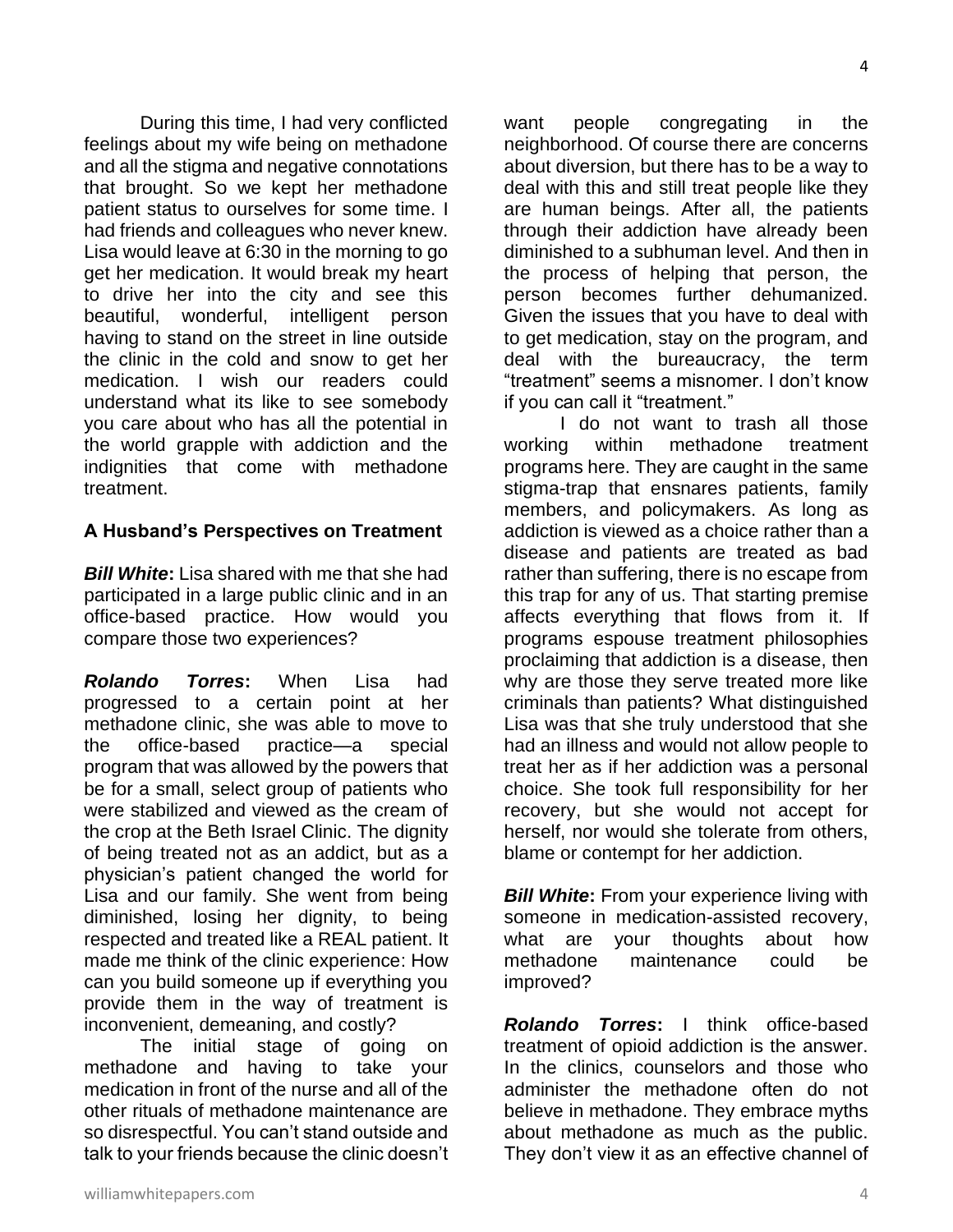recovery. They basically view it as a vehicle to temporarily stabilize somebody with the real goal of treatment being to make a person drug-free, which in their thinking means no medication. All counselors do not hold that view, but based on Lisa's experience, many do. The "drug free" emphasis is sort of a one size fits all solution, which in many cases, fails miserably.

Such attitudes are insane: parents having children removed because of being in methadone treatment, judges who are not physicians dictating that a person should get off methadone without any real information or any sense of responsibility for that human being. These bureaucracies are built on a negative stereotype of this medication, what it does to the people who take it, and a misguided view that addiction is a personal choice—despite the scientific evidence that says otherwise. So when you go to an officebased practice, you begin to separate the medication from the person, with the administration of the medication being one thing and the therapeutic element of getting that person to the best possible place they can be being another.

#### **The Need for Family Involvement in Treatment**

*Bill White***:** To what extent were you as Lisa's husband involved in her treatment?

*Rolando Torres***:** There was no special education for family members. No one ever called me in to talk about Lisa or how we as a family were doing. It was Lisa who asked Stan Novick to visit and discuss methadone with me. That was not a standard part of treatment. In a sense, it was fortunate that they didn't call me in because I'm not sure that most counselors had the capability to understand the best message to convey to me. My hope is that through Lisa's effort and the articles you wrote with her that new attitudes will emerge as well as expanded support for families. People running methadone treatment programs really need

to think about the messages conveyed to family members about treatment and recovery. But given prevailing attitudes, I'm glad they didn't call me.

*Bill White***:** Families must recover from the impact of addiction, but they must also recover in the face of all this great misunderstanding about the role of medication. Given that you weren't involved in any of that treatment and weren't offered any support, how would you describe your own family recovery process?

*Rolando Torres***:** Well, it was bumpy, literally. It was like going through a road with a lot of potholes. I struggled with her need for medication and her inability to achieve recovery stability without it. And that caused a lot of conflict because I myself had not come to terms with the facts of her condition and understanding that recovery could occur within the context of medication rather than the misguided goal that recovery could occur only without medication. I needed to understand what recovery meant for someone on medication, and to stay out of the way of Lisa's path to recovery. When that happened, I saw Lisa transform from someone who was totally beaten down to someone who had a mission and a passion to come out of the shadows and break the myths surrounding her addiction and the choices around treatment. There was a real transformation when she began to understand the science of her disease and began to educate me about addiction and brain chemistry.

As I said, methadone stabilized Lisa's life, stabilized it efficiently so that she could complete her education, pass two bar exams, and achieve all that she achieved after that. I had as much of a problem coming to grips with Lisa's solution as I did in understanding her addiction.

*Bill White***:** What supports should be offered families of patients in medication-assisted treatment?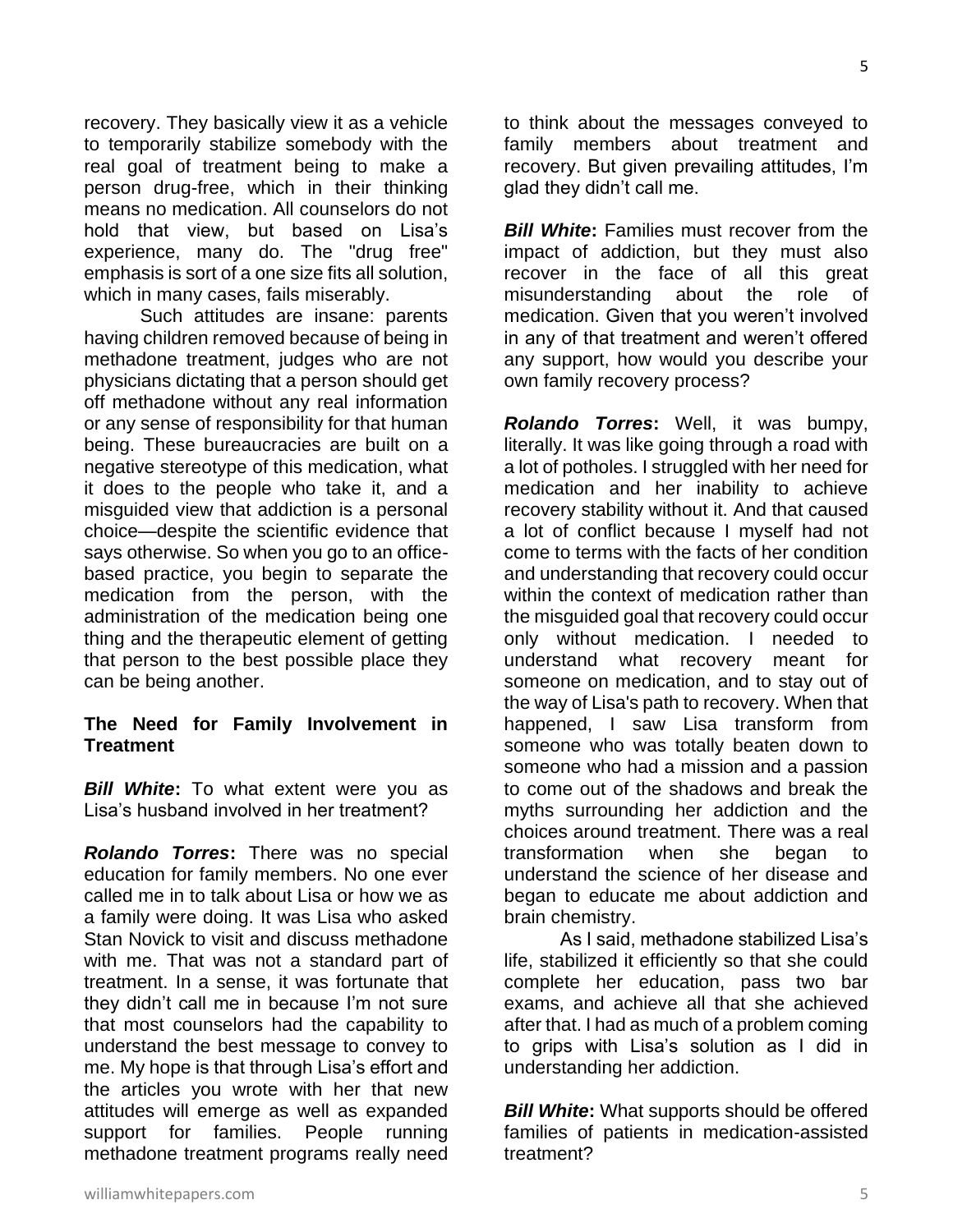*Rolando Torres***:** Most importantly, the family needs to understand the disease and the role of medication in its treatment. We need therapy groups or support groups to talk about the challenges for the person in recovery. It is extremely difficult to understand what it entails for the patient to grapple with all of the issues surrounding addiction and stigma. Education is critical the same education that that patient gets, the family needs to get. The family needs to sit down and understand what the medicine can and cannot do.

*Bill White***:** What do you think are some of the most important things families need to understand? I've heard you say you're an expert on what not to do.

*Rolando Torres***:** Yes, I screwed it up so many times. I mean, I think it's important for families to understand that if you really love this person, you have to walk the path with them, and the path is not going be easy. You can't talk someone into recovery by simply declaring to them, "You know what? You're an addict, and you really need to get help and you need to get off this medication." People with addictions are already diminished to an extreme point. What they don't need is more shame thrust on them from their families. You can't torture a person who's already struggling. They don't need one more problem.

*Bill White***:** What efforts should be taken to educate or support the children of methadone patients?

*Rolando Torres***:** The needs of children will differ based on the context of parents' lives. Methadone patients come from all social strata. That was the clear message I got when I went with Lisa to her clinic. I used to drive Lisa in and see people who had recently been released from jail and were using again, standing with the rich kids from New York's finest schools, and many others

who were struggling with one thing— Addiction. So, you get the sense that it impacts a diversity of people.

It's important to really get to the children. What ends up happening is that the children take on the pressure of whatever the parents are carrying. The children need support, but I do not think we know what the message should be. I think we're at such an early stage in knowing how to deal with families, and yet it is such a critical and important link to recovery. This family component is an important part of the new paradigm of treatment that you and Lisa were working on.

#### **Stigma, Treatment, and the Family**

*Bill White***:** Let me take you to the issue of stigma. Could you share the kinds of stigma and discrimination Lisa faced because of her association with methadone maintenance?

*Rolando Torres***:** First of all, personally and as a couple, we were not talking up the fact that Lisa was in recovery. We considered her recovery a personal medical issue. It's basically something that you keep to yourself and try to lead as normal a life as possible. But you're always in dread that somebody's going to say, "Hey, wasn't that your wife I saw in line outside the methadone clinic the other day" or that someone's going to go into your bathroom and find bottles of medication. I know from that Seinfeld episode that there is this whole group of people that like to go through other people's medicine cabinets.

So there's always a side of you that's extremely guarded about the status of your spouse because you are worried about what someone is thinking about the fact that you are married to someone who is struggling with addiction. And more than that, what are they going to think about the person I love?

Lisa experienced stigma in a lot of ways: just the indignities of her initial treatment, picking up medicine on a daily basis, and having to take it in front of a nurse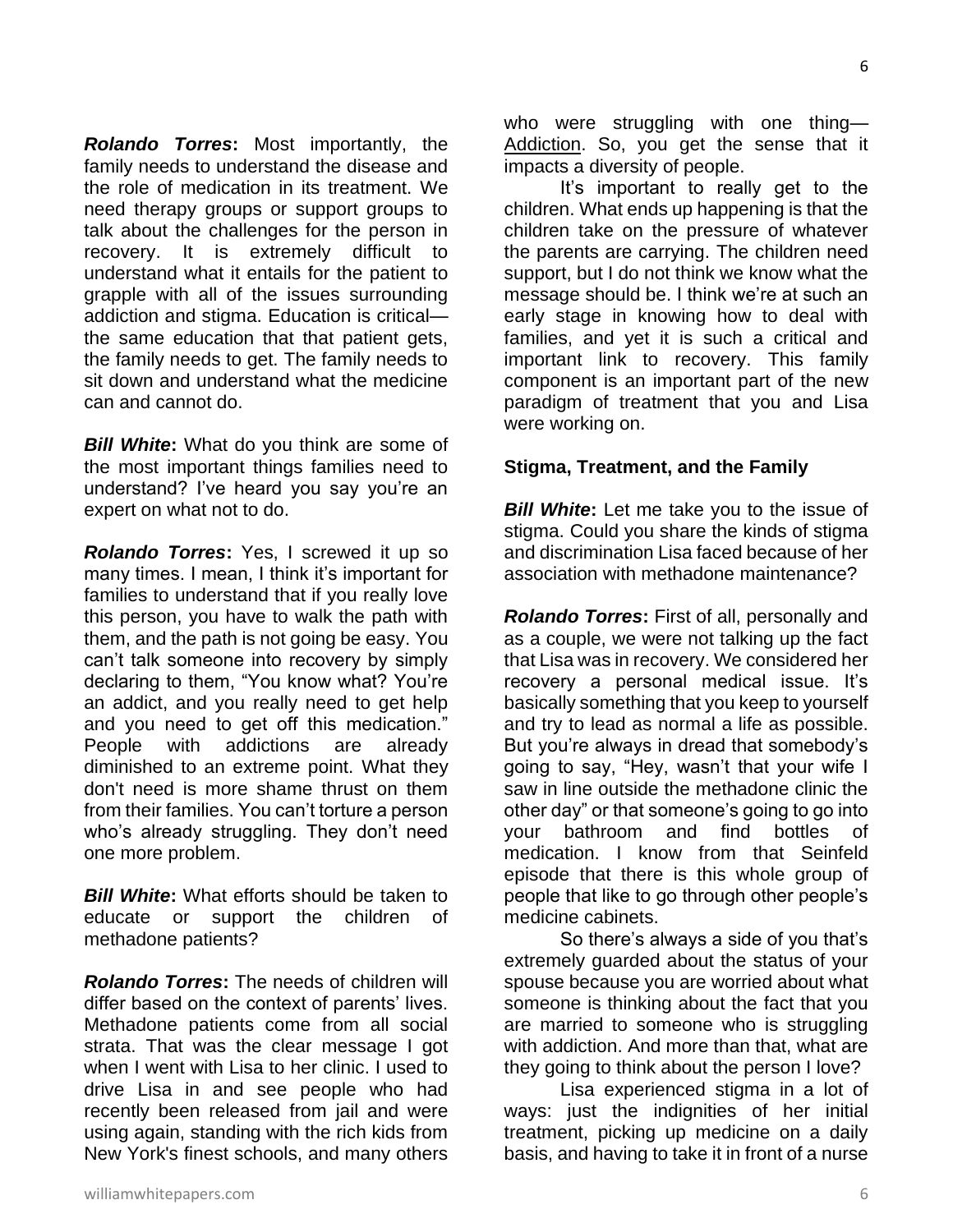at the clinic. Subsequently, there was the hardship of trying to get admitted to the New Jersey bar. She passed the New York bar and the New Jersey bar examinations, but New Jersey attempted to put some very onerous restrictions on her just because she was honest about her addiction history. She could have escaped all that by just "lying," but honesty was an important part of her recovery. Those restrictions were imposed in spite of the fact that Lisa had never transgressed the law as an adult and had these wonderful character witnesses. But the fitness committee viewed her past addiction history as a character defect, not a medical condition.

We challenged those onerous restrictions and ultimately the New Jersey Supreme Court ruled in Lisa's favor. The Court removed all of those conditions and allowed her to practice law, but she still had difficulties getting a job. Once she went public with her recovery, everyone wanted her to serve on this committee or that, but they were not offering her paid work as a lawyer.

*Bill White***:** Was it difficult dealing with Lisa's recovery status and her activist role within your extended families?

*Rolando Torres***:** Not as difficult as you might think. We both had small families, and I think everyone was just relieved she had achieved stability in her life and that she was doing such positive things and accomplishing so much. She also was assertive in educating her family about addiction and her pathway of recovery. The Supreme Court decision was a turning point for our family and for Lisa. It was then she realized the pervasiveness of discrimination toward methadone patients and how such discrimination impeded a person's recovery by denigrating them. Patients were not judged for who they were and what they had accomplished; they were judged for being on the medication that brought sanity and stability into their lives. That realization

propelled her advocacy. She understood that there was a battle to be fought and that she was going to fight it even if there were not a lot of people willing to join her in this battle. For many years, we supported her work out of our own pockets. There weren't many people standing up and saying, "Hey, Lisa, let's go out and fight this stigma." Ultimately with Lisa's continued advocacy, stigma became a greater issue in the field.

*Bill White***:** What were your first reactions when Lisa began to go public with her treatment and recovery story?

*Rolando Torres***:** It was crazy for me because I was the guy who was guarding the castle with the keys. She would come home and tell me she was telling her story, and I would turn and leave or go a little crazy because I had a very responsible and important position, and I was always worried about how much people knew about Lisa's recovery from addiction. I never denied that my wife was in recovery, but I was nervous early on about her telling her story. We came to an agreement about how much of that story needed to be told. Ultimately, I realized how important sharing her story was for her and other people, but that realization came late in the game. Eventually, I reluctantly began to understand how important it was to her self-esteem.

*Bill White***:** I've heard you say that there's greater stigma toward methadone in the addiction treatment community than in the larger society. Could you elaborate on that?

*Rolando Torres***:** Yes. Lisa constantly told me stories of the attitudes she encountered from treatment professionals and the outrageous things they would say about methadone. This came from methadone critics, but it also came from those working in methadone treatment. Both groups seemed to know little about the scientific evidence supporting the effectiveness of methadone maintenance. And there was an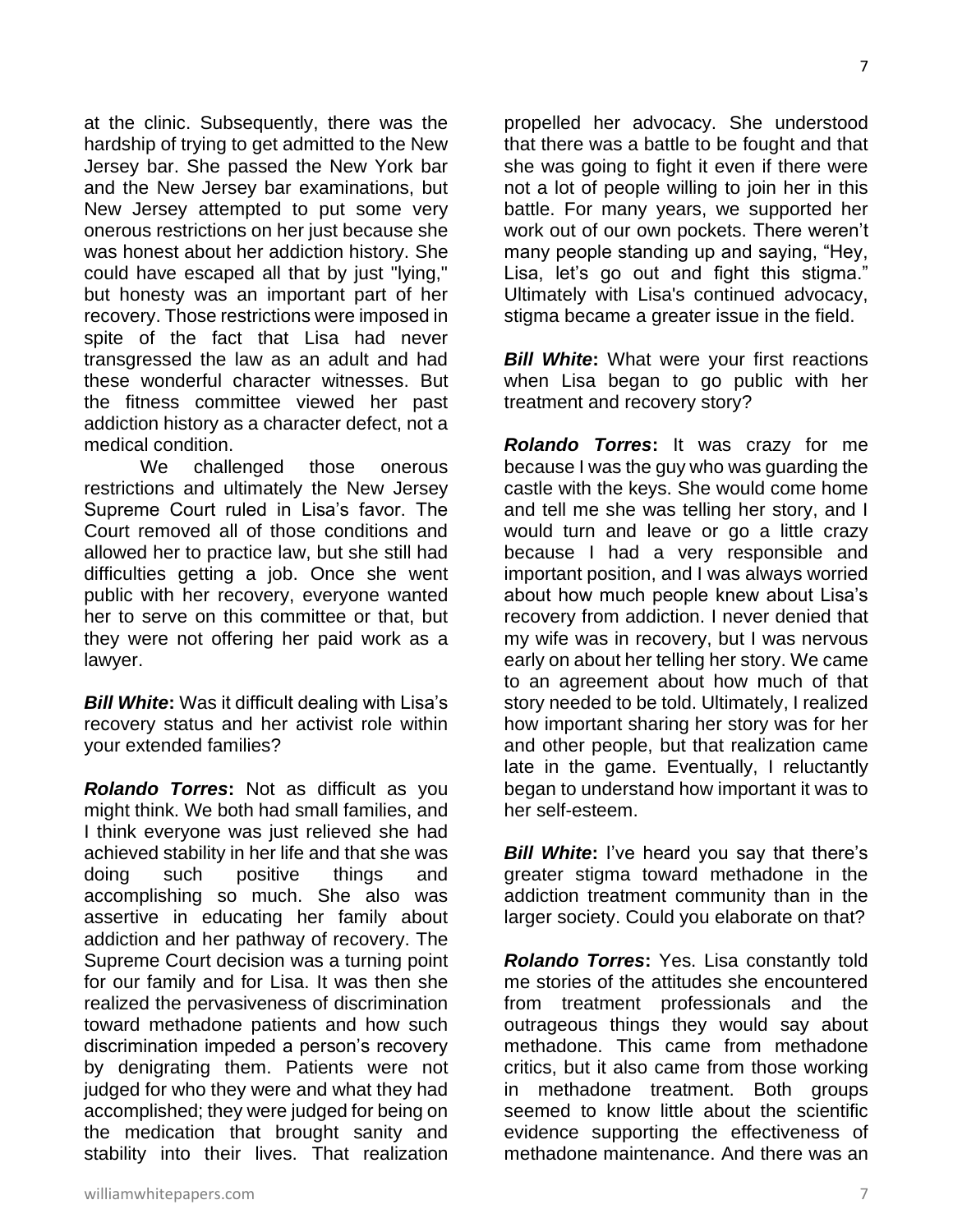attitude that methadone patients were still addicts and not worthy of care or counseling. Lisa was part of the fight to keep supportive services in place for people in methadone treatment and to educate the counselors working in methadone clinics.

It seemed to me that the whole counseling field was totally in the dark about methadone treatment. Counselors like Stan Novick were the exceptions in our experience. Lisa would come home and tell me about her experiences, and I came to the conclusion that the field itself did not understand methadone treatment and what it could and could not do. Again, there is a need to separate the understanding of the medication from understanding of the person. They did not seem to understand recovery. One thing Lisa did fight for was the consumer focus—giving the patient choices and understanding what the patient was seeking to gain from the medication.

*Bill White***:** Rolando, what did it mean for Lisa to be able to tell her story in professional and public forums?

*Rolando Torres***:** It was liberating. I think that it gave her power—the sense that her life's journey had meaning. Telling her story and her larger advocacy activities gave her a purpose, particularly when she realized that in telling her story, she was liberating other people to tell their stories.

#### **Lisa's Legacy**

*Bill White***:** One of the major projects Lisa worked on the last two years of her life was the monograph that she and I collaborated on together. I was so amazed by her fortitude through that process even on days when she was sick from the cancer treatments. What did that project mean to her?

*Rolando Torres***:** I'm getting emotional here because I realize it was the culmination of her life and her desire to help others. The

monograph was a way she could memorialize her life. That work was such an important step for her. She wanted to create a vision or path that could guide people recovering from addiction with the aid of methadone. She knew that the one voice absent in the methadone debate was that of the patients, and her goal was to change that. And, Bill, getting back to stigma, even at the end of her life when she was in great pain, she still had to confront the hospitals' and the physicians' lack of understanding of methadone. Rather than making it easy for her, she still had to fight because no one viewed methadone as a necessary medication. They viewed it as something that someone should really not be on. Even in her cancer treatment, she was stigmatized by certain physicians.

*Bill White:* What did it mean to you as a family for Lisa to receive such national recognition for her recovery advocacy work?

*Rolando Torres***:** I really didn't absorb it all until she passed. Unfortunately, when she got the award from AATOD (American Association for the Treatment of Opioid Dependence), my father had passed away in Puerto Rico, so I was not able to be with her. I never really got a chance to experience with her the kind of joy that she got and the pride of knowing all the people's lives she touched. But I see now what an enormous impact she had.

*Bill White:* The voices of family members like yourself have also been absent from public discussion of methadone maintenance treatment in the United States. Do you think family members have a future role in educating the country about the role of medication in long-term recovery from opioid addiction?

*Rolando Torres***:** Absolutely. Education breeds knowledge, which breeds understanding. I think people who have gone through this experience as a family have a